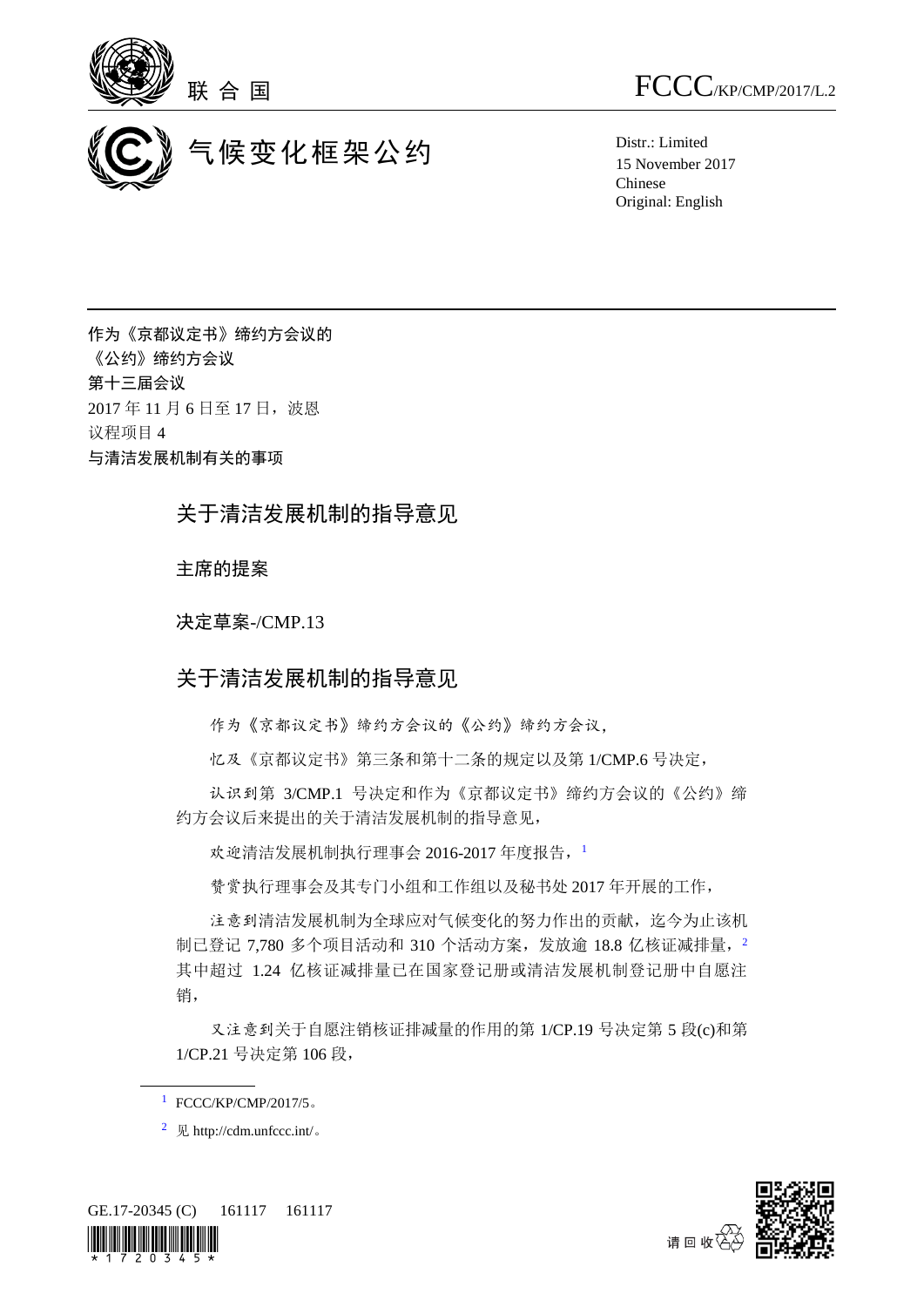还注意到已登记的项目活动、已登记的活动方案和发放核证排减量的区域分 布情况分别为:非洲 2.8%、36.1%和 2.2%;亚洲及太平洋 83.8%、47.1%和 84.8%;东欧 0.6%、0.7%和 0.2%;拉丁美洲和加勒比 12.8%、16.1%和 12.8%,

敦促缔约方根据《京都议定书》第二十条向保存人交存对《多哈修正案》<sup>3</sup> 的接受书,以使其及早生效,

1. 请清洁发展机制执行理事会继续简化拟订与核准标准化基线的程序,并应指 定国家主管部门的请求支持指定国家主管部门拟订标准化基线;

2. 鼓励执行理事会根据第 6/CMP.11 号决定第 7 和第 8 段继续与金融机构开展 合作;

3. 确认通过区域合作中心在清洁发展机制中向利害关系方提供的支助,请执行 理事会继续通过区域合作中心支持开发清洁发展机制项目,并向作为《京都议定 书》缔约方会议的《公约》缔约方会议第十四届会议(2018 年 12 月)报告;

4. 注意到执行理事会通过了两年期(2018-2019 年)业务和管理计划;

5. 指定已得到认证并由执行理事会临时指定为经营实体的实体为经营实体,履 行附件所列部门特定的审定职能和/或部门特定的核实职能。

<sup>3</sup> 第 1/CMP.8 号决定。